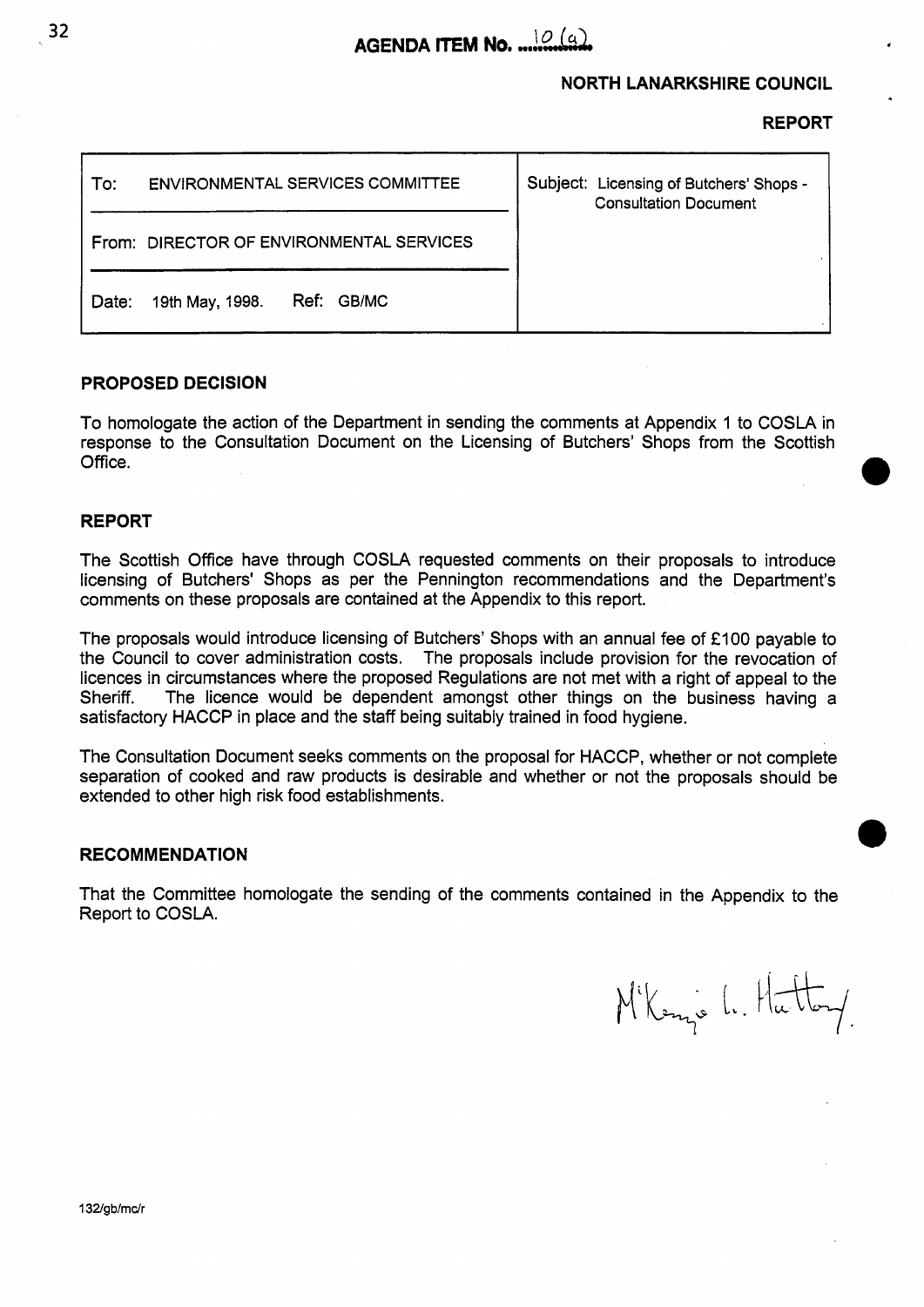# **COMMENTS BY NORTH LANARKSHIRE COUNCIL ON DRAFT REGULATIONS TO AMEND THE FOOD SAFETY (GENERAL FOOD HYGIENE) REGULATIONS 1995 TO INTRODUCE AN ANNUAL LICENSING SCHEME FOR RETAIL BUTCHERS**

## **Paragraphs (I) TO 2 (11)** - **Licence Applications and Revocation**

It is assumed from the proposals that businesses operating mobile premises as well as fixed premises will have to pay a fee in respect of each mobile shop.

# **Paragraph 2 (IV) to 6**

**b** 

**c** 

There are two comments here, the first dealing with the proposal to have licensing based on HACCP as opposed to the Pennington recommendation to have licensing as an interim measure until full HACCP is attained. While the consultation proposals will concentrate the efforts of butchers to achieve HACCP by the date set there will be no interim safety measures in place such as licensing before that date and that was what the Pennington Proposals were meant to achieve and certainly before the summer of 1999.

The second point, worthy of clarification, is the training requirements which do not define the level of training required and will certainly leave local authorities open to criticism from trade associations as there will be varying standards of training accepted by the various food authorities.

# **Paragraph 7**

Experience has shown that "uniform" HACCPs are not the answer. For a HACCP to be worthwhile it has to be site specific and "owned" by the staff at that location. HACCPS should not therefore be considered for the Home Authority principle.

Consequently there can be no reduced requirement for enforcement action in individual local authority areas.

#### **Paragraph 8**

Accepted.

#### **Paragraphs 9 to 13**

Separation should still be a requirement of the proposed licensing scheme as, even if HACCP is in place, there is still scope for mistakes and we have learnt from recent experience that mistakes made in the handling of raw and cooked meats can lead to fatal results.

# *0*  **Paragraph 14**

All storage, display areas, equipment and where possible staff should be specifically separate if the safety of food is to be the prime consideration.

In small outlets where cost is a factor they would have the option of selling only sealed wrapped cooked meat products which have been manufactured and wrapped elsewhere on licensed premises.

#### **Paragraphs 15 to 16**

The scheme should be extended to cover all premises which fall into the A & B risk category and handle both raw and cooked meats.